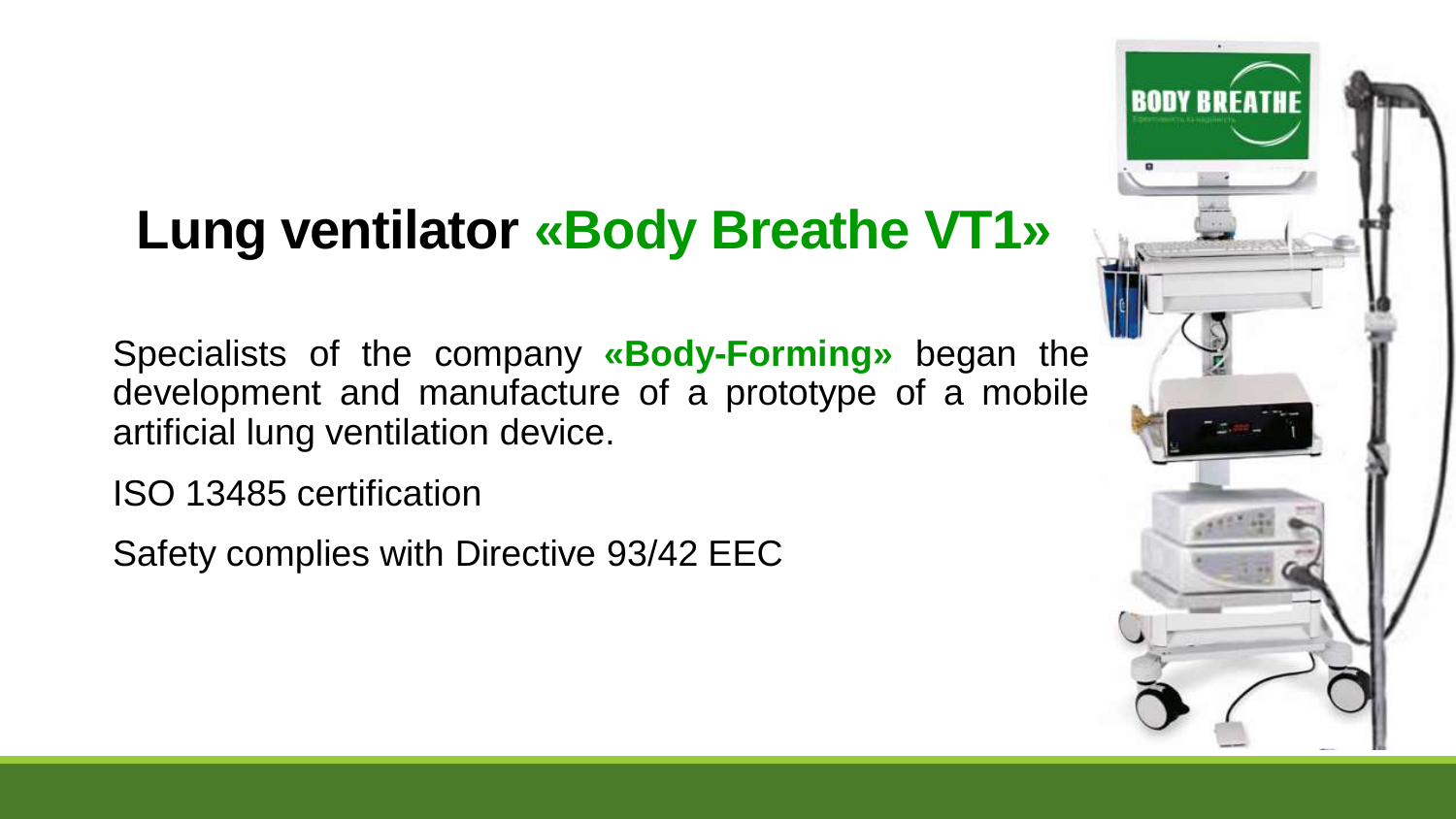#### **Purpose**

**To organize production in Ukraine, mainly using own production capacities and contractors of Ukrainian enterprises (at least 70%) in an inexpensive price segment** of combined **mobile/stationary Lung ventilators, belonging to the group of professional devices,** with the possibility of use in an ambulance or at the patient's home (managed by a professional employee) using, inter alia, for the treatment of patients with a diagnosis of COVID-19;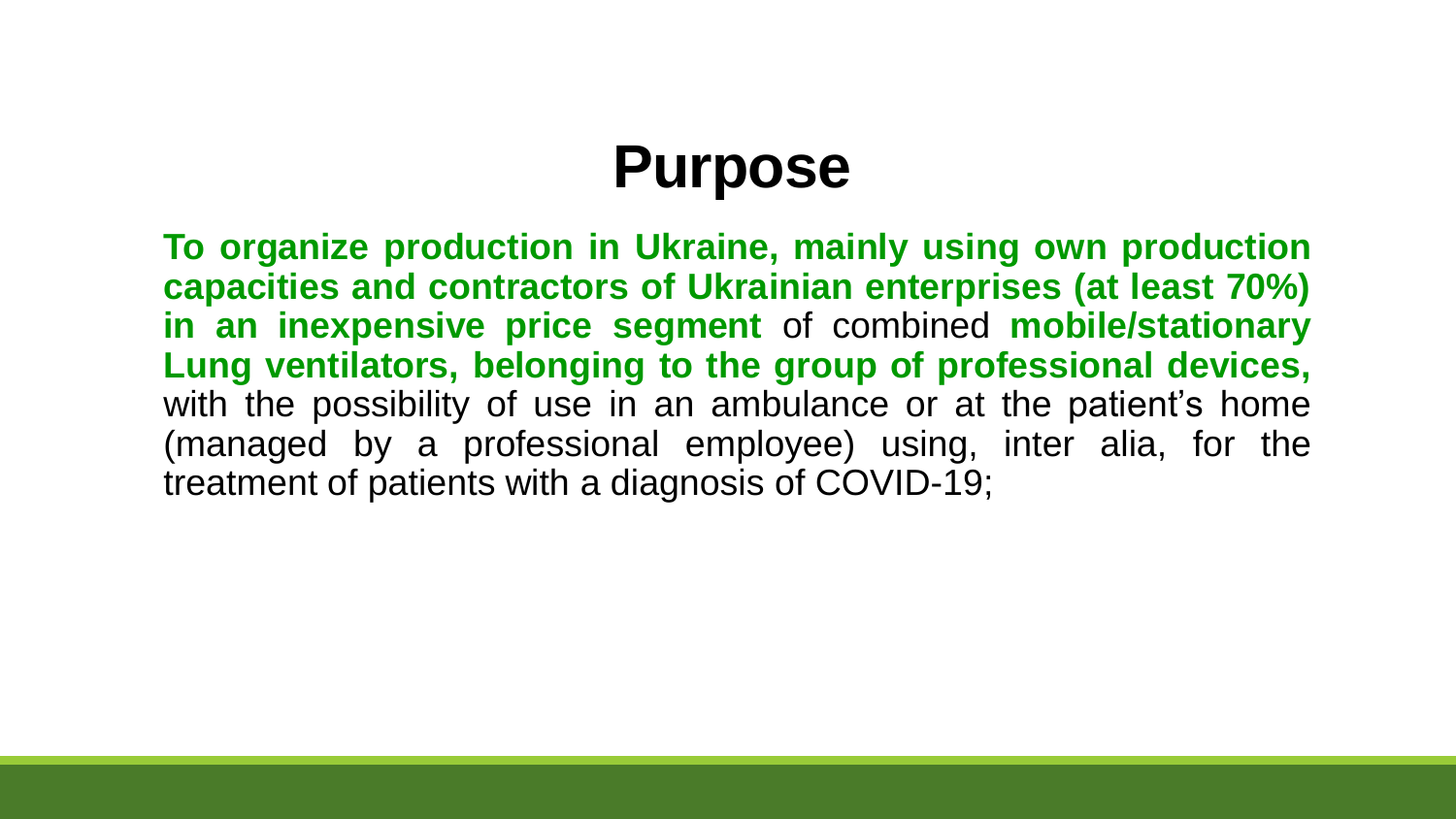### **The main characteristics of the equipment (at the "prototype" stage)**

- microprocessor control smart-device;

- seven ventilation modes (are planned VCV; PCV; PSV; SIMV; CPAP; VAC; PAC);

- built-in turbine air supply drive, allowing without supply of compressed gases carry out ventilation;

- channels of inhalation and exhalation with a replaceable exhalation valve with the characteristics of professional Lung ventilators;

- from seven sensors: an ultrasonic oxygen sensor Fi02 (not requiring calibration and replacement), sensors of inspiratory and expiratory flows, inspiratory pressure sensors, expiratory pressure sensors, proximal and atmospheric control sensors;

- from five temperature sensors to control the temperature inside the apparatus, power transformer, turbine, internal voltage stabilizer, built-in battery;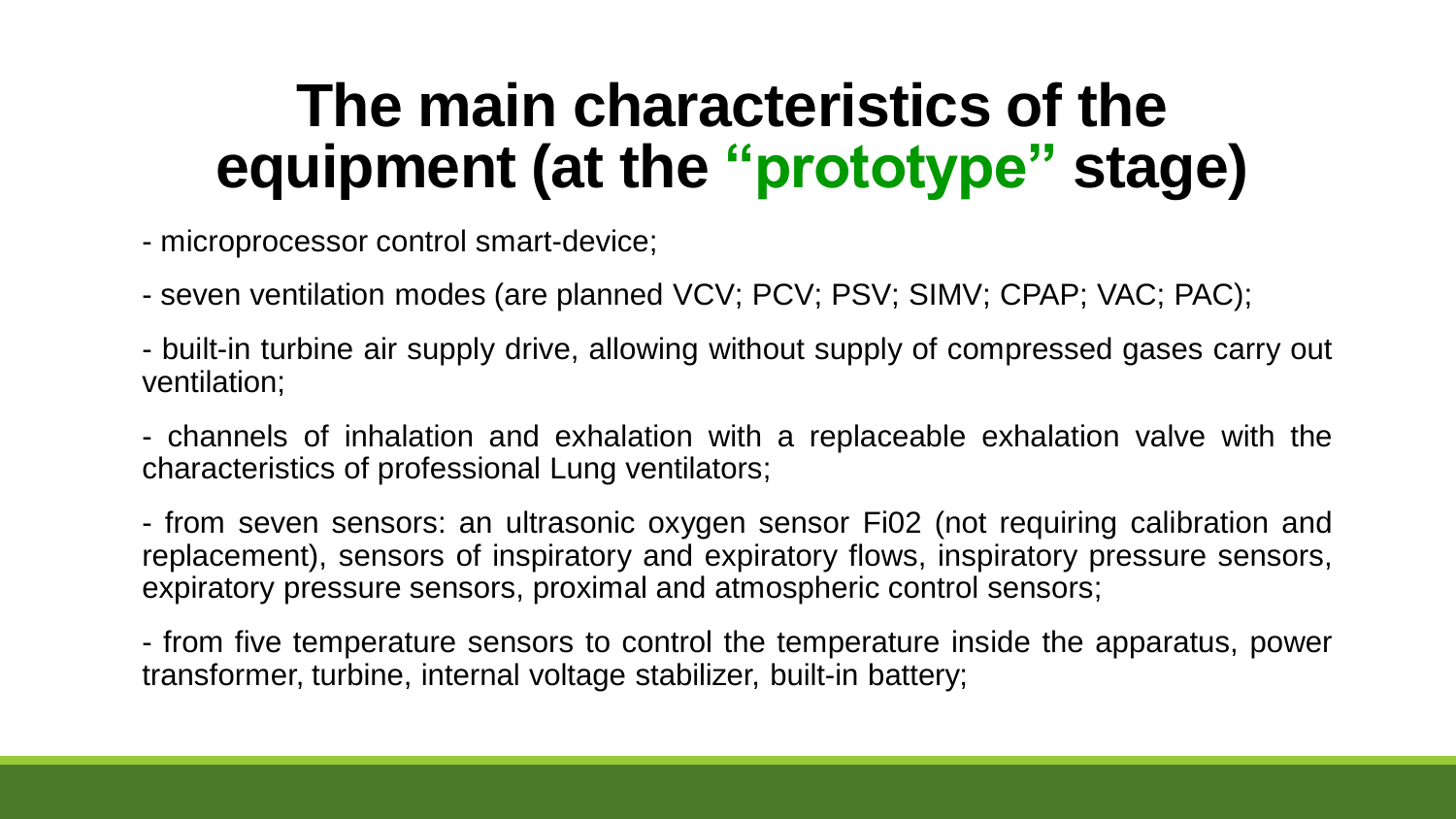## **The main characteristics of the equipment (at the "prototype" stage)**

- 7-8-inch color LCD display with graphs of pressure and flow waveforms and spending as a function of time;

- three power sources:

from a 220V network with a fireproof classic transformer power supply;

from the built-in Li-ion battery;

from an external Li-ion Power Bank or car acid battery.

- the ability to supply oxygen from a cylinder, concentrator, pipeline.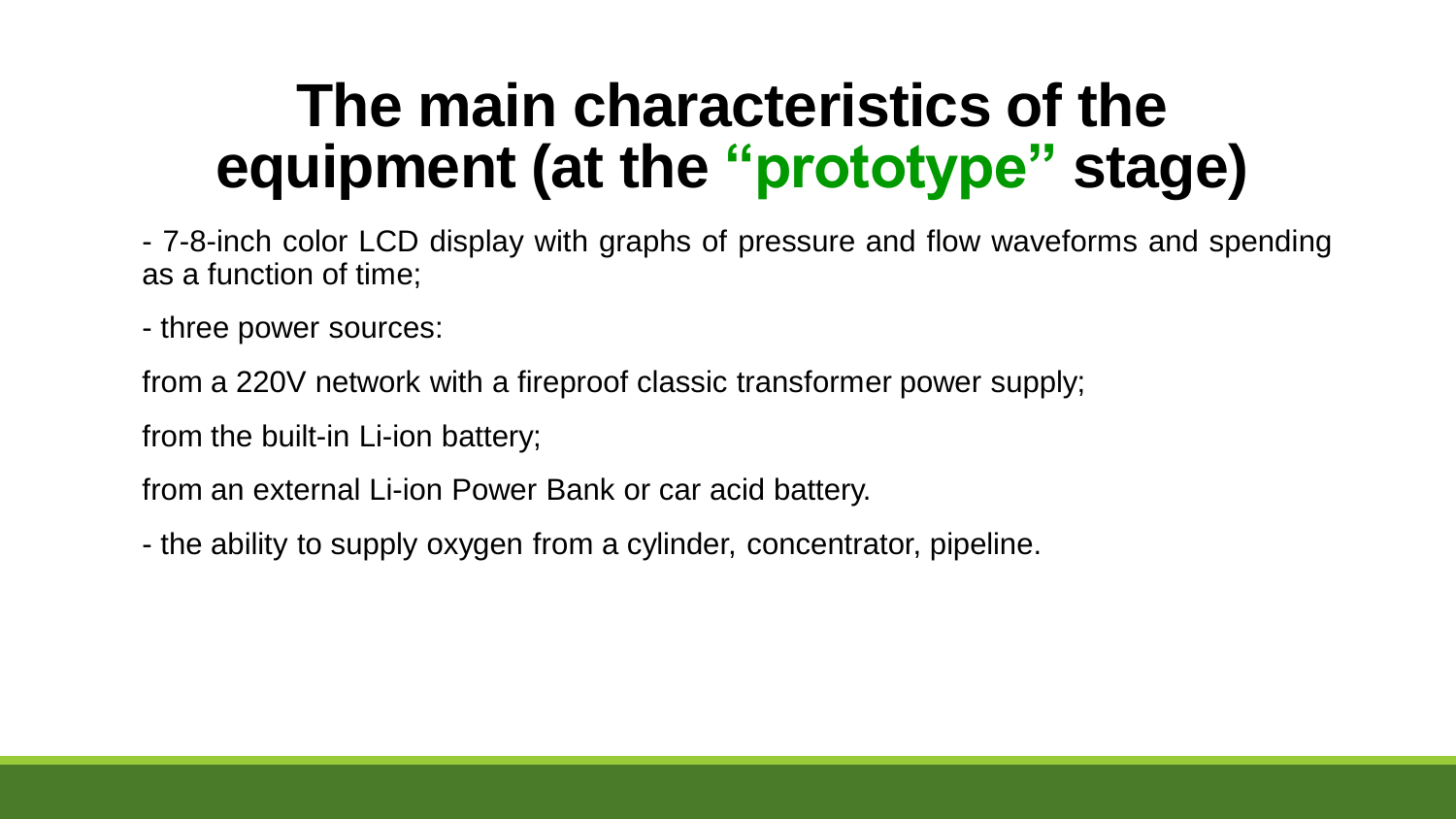## **Price Comparisons**

**Planned cost of sales of ventilators "Body Breathe VT1" ,** 7 ventilation modes 140 000 - 180 000 UAH.; **eq. (\$ 5,000 - \$ 7,000)**

- **expert-class ventilators in Kiev are assembled/manufactured by the Ukrainian company "UTAS",** the sales price segment (up to COVID-19) is 450,000 - 600,000 UAH. (\$17,000 - \$25,000)

- **imported ventilators with similar characteristics (up to COVID-19)** :
- "Drager Carina", 5 ventilation modes, cost \$22 000;
- "Monnal T50", 4 ventilation modes, cost \$13 000;
- "Weinmann Ventilogic +", 6 ventilation modes, cost \$12 000;
- "Breas Vivo 50", 7 ventilation modes, cost \$12 500;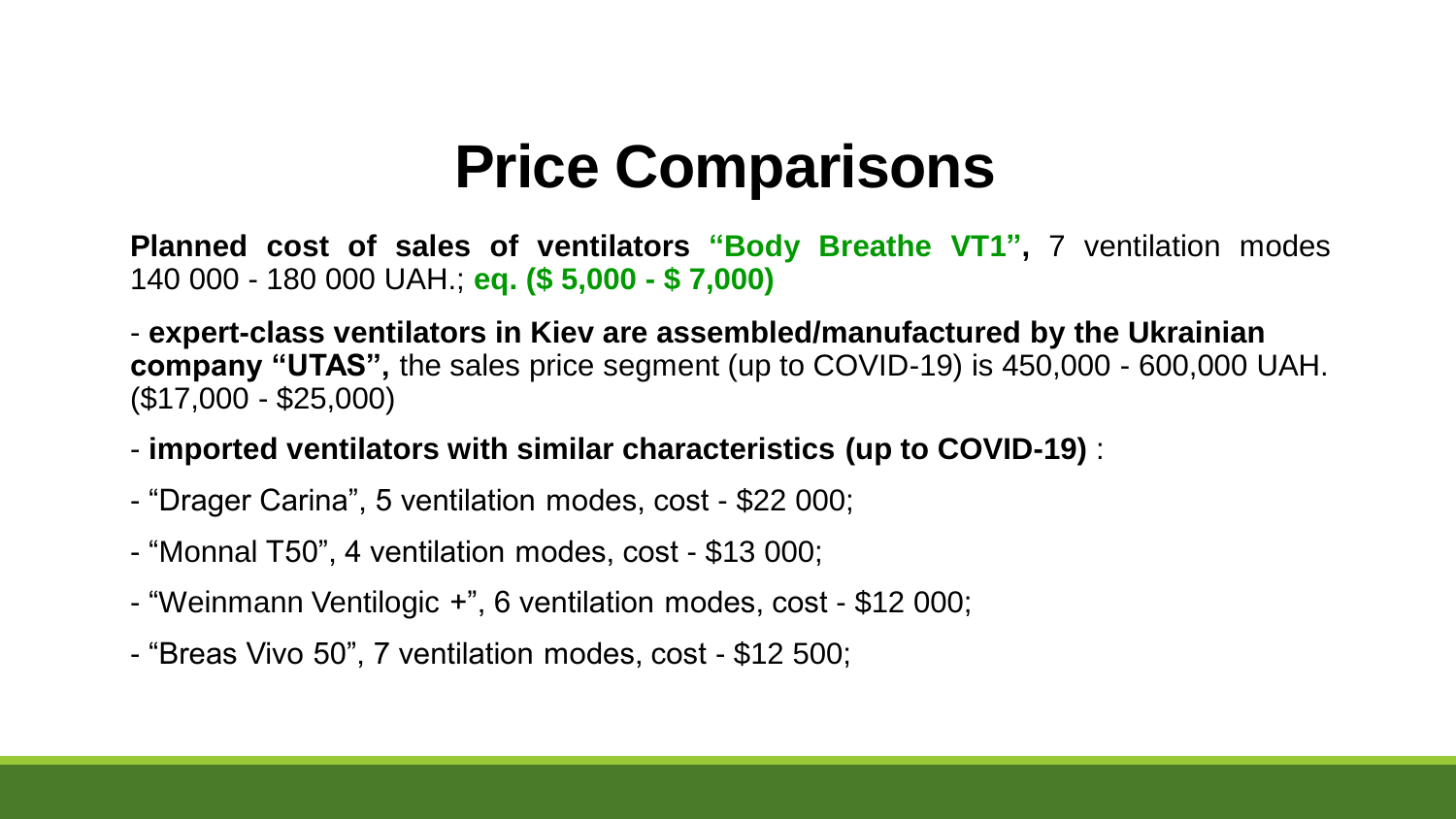#### **Comparative price chart**

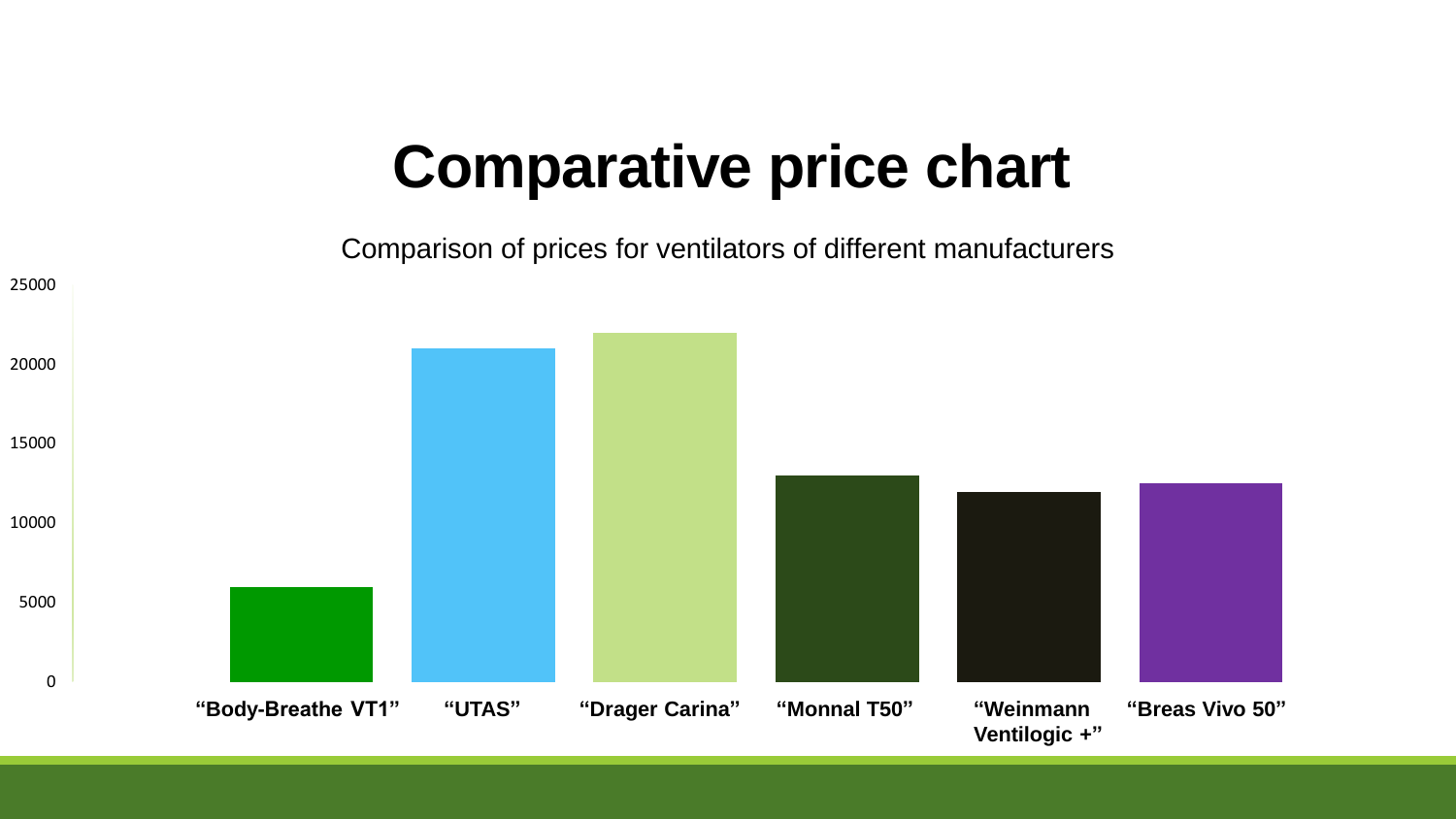## **Descriptive part**

The "Body Breathe VT1" ventilator is designed for long-term and shortterm respiratory support in adults and children.

A high-performance turbine is built into the "Body Breathe VT1" apparatus, which allows for respiratory support of the patient without the supply of compressed gases and ventilation with ambient air. The device is adapted to work with any available source of high-pressure oxygen - a centralized wiring, cylinder, or low-pressure sources - a bedside oxygen concentrator.

Monitoring oxygen content using an ultrasonic sensor, does not require calibration, replacement and additional costs throughout the life of the apparatus.

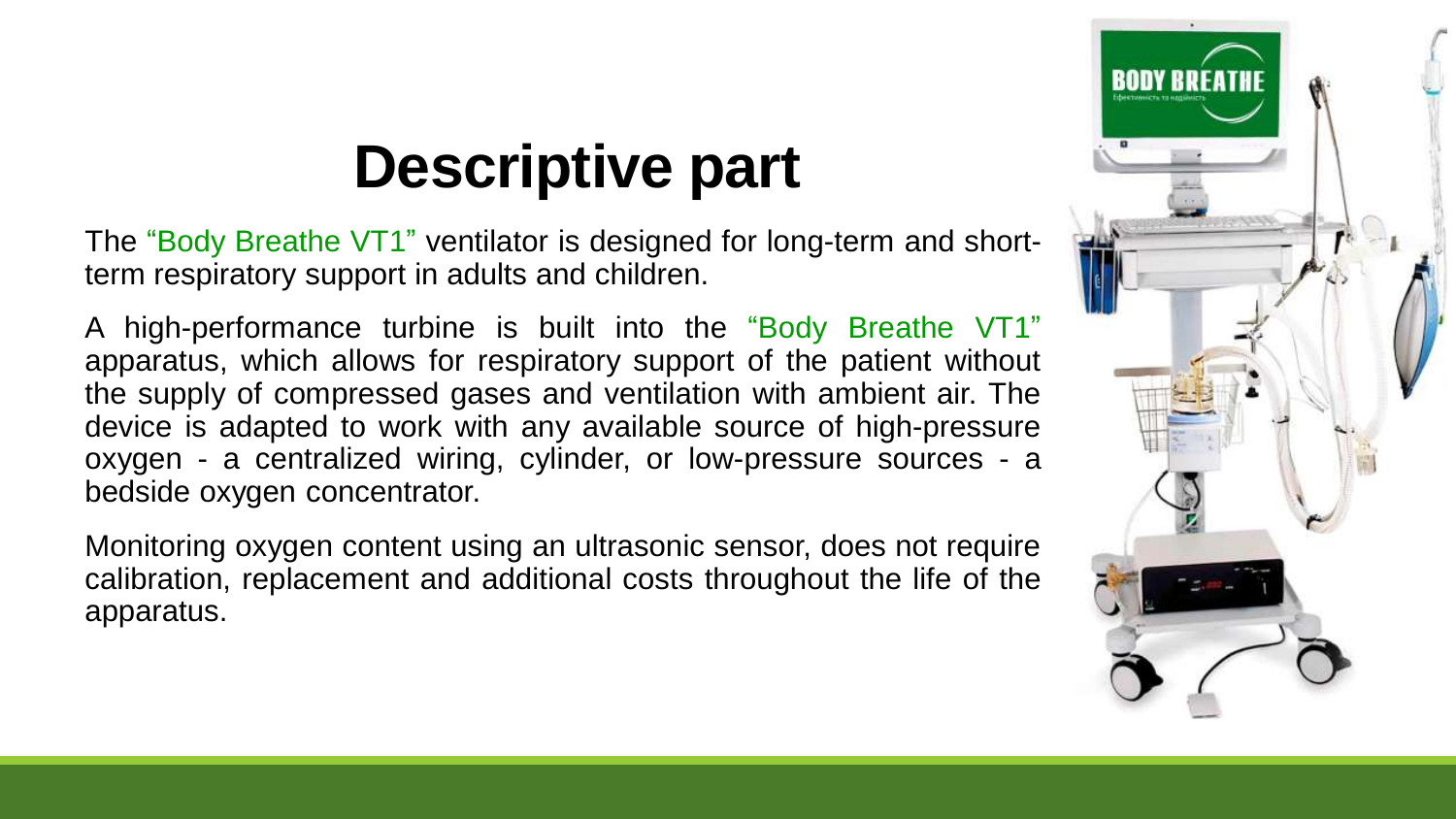

The ventilator "Body Breathe VT1" is equipped with a universal bracket with the possibility of mounting on a wheeled cart, wall or pendant console.

The "Body Breathe VT1" device allows you to save monitoring data in non-volatile memory. The event log displays all changes in ventilation parameters and alarms that have occurred. Builtin network interface with the ability to transfer data to the central station via wired or wireless communications. Convenient menus make the setup process simple and intuitive.

Built-in flow generator - the turbine allows you to work stably in the absence of compressed gas at the inlet, as well as work from high- and low-pressure oxygen sources;

Additionally, a high-contrast LED display with a diagonal of 20 cm is integrated;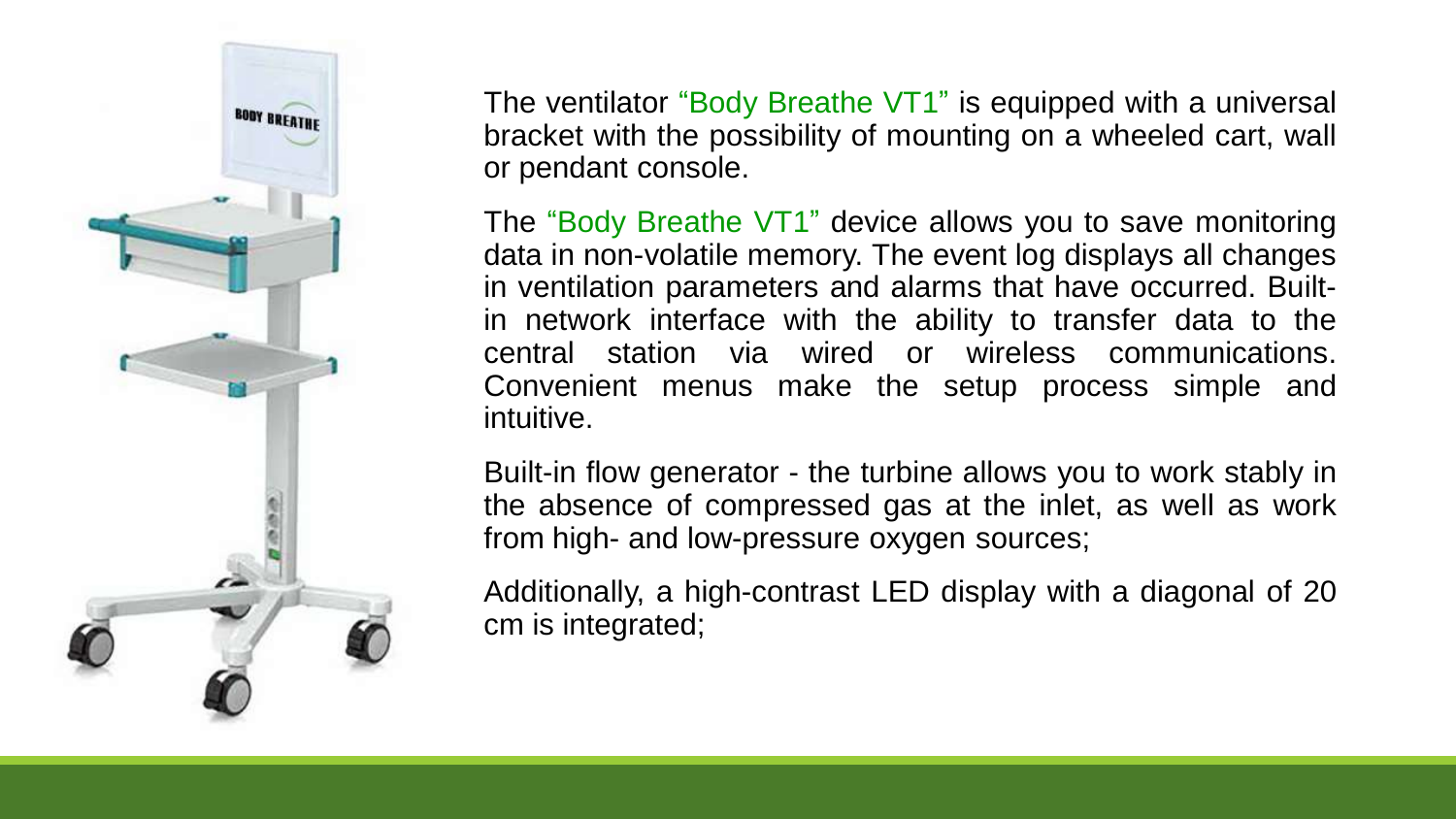Handle for carrying the device;

Autonomous work from the built-in battery 3 hours;

Built-in ultrasonic oxygen sensor that does not require calibration and regular replacement;

Automatic switching between available power sources;

Work from oxygen sources of high or low pressure;

Automatic self-testing after switching on, as well as during lung ventilation in order to timely detect deviations in the operation of all elements and systems of the device;

Stable monitoring of oxygen concentration using an ultrasonic sensor that does not require recalibration and replacement throughout the life of the apparatus;

Non-volatile memory with preservation of all information and current settings after turning off the device;

Built-in battery pack for battery life;

Multilevel system of audiovisual and text alarms for timely informing medical staff.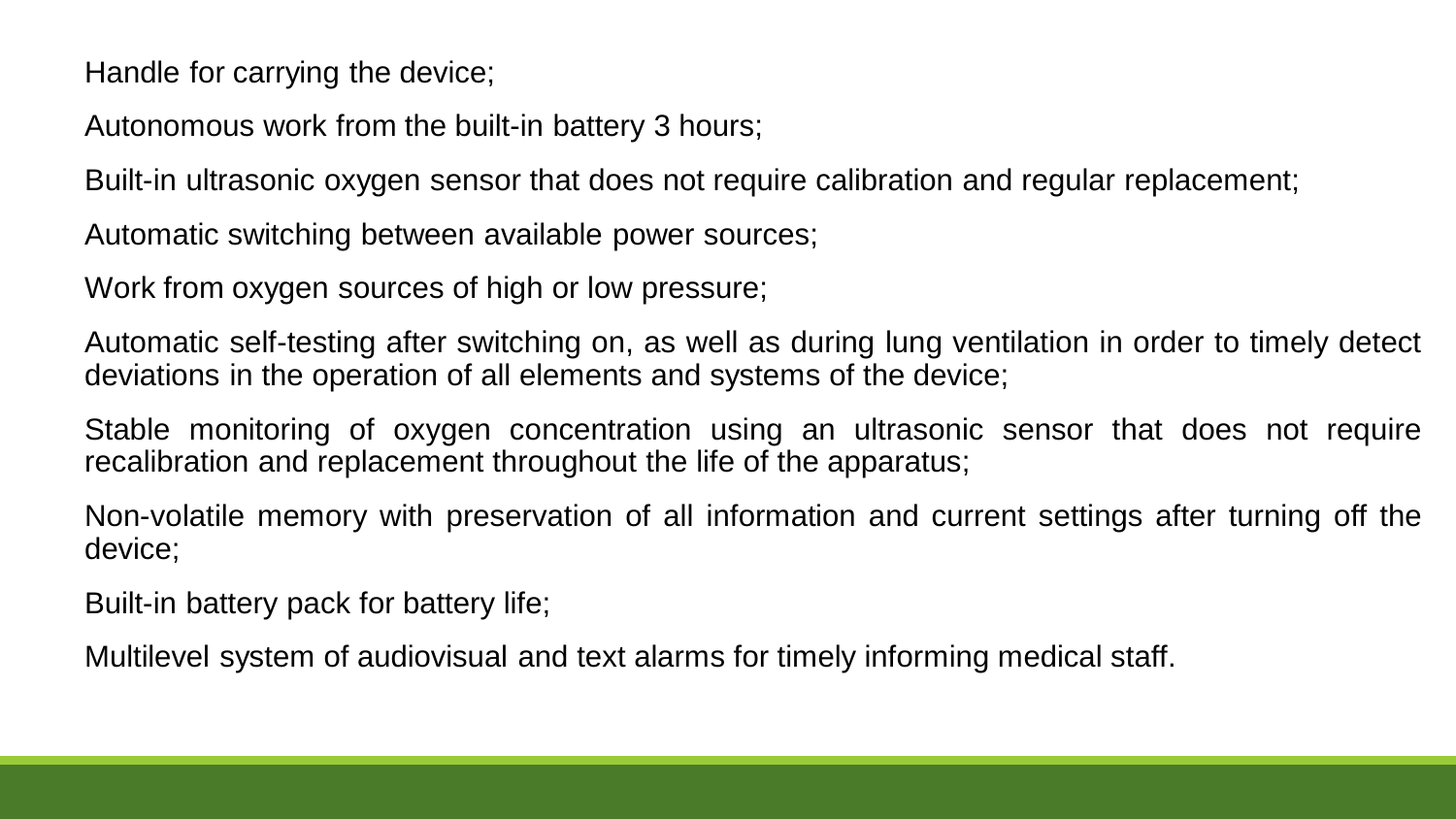

#### **Visualization of the device**

All requirements of the ISO 13485 standard and the directive 93/42 EEC are met

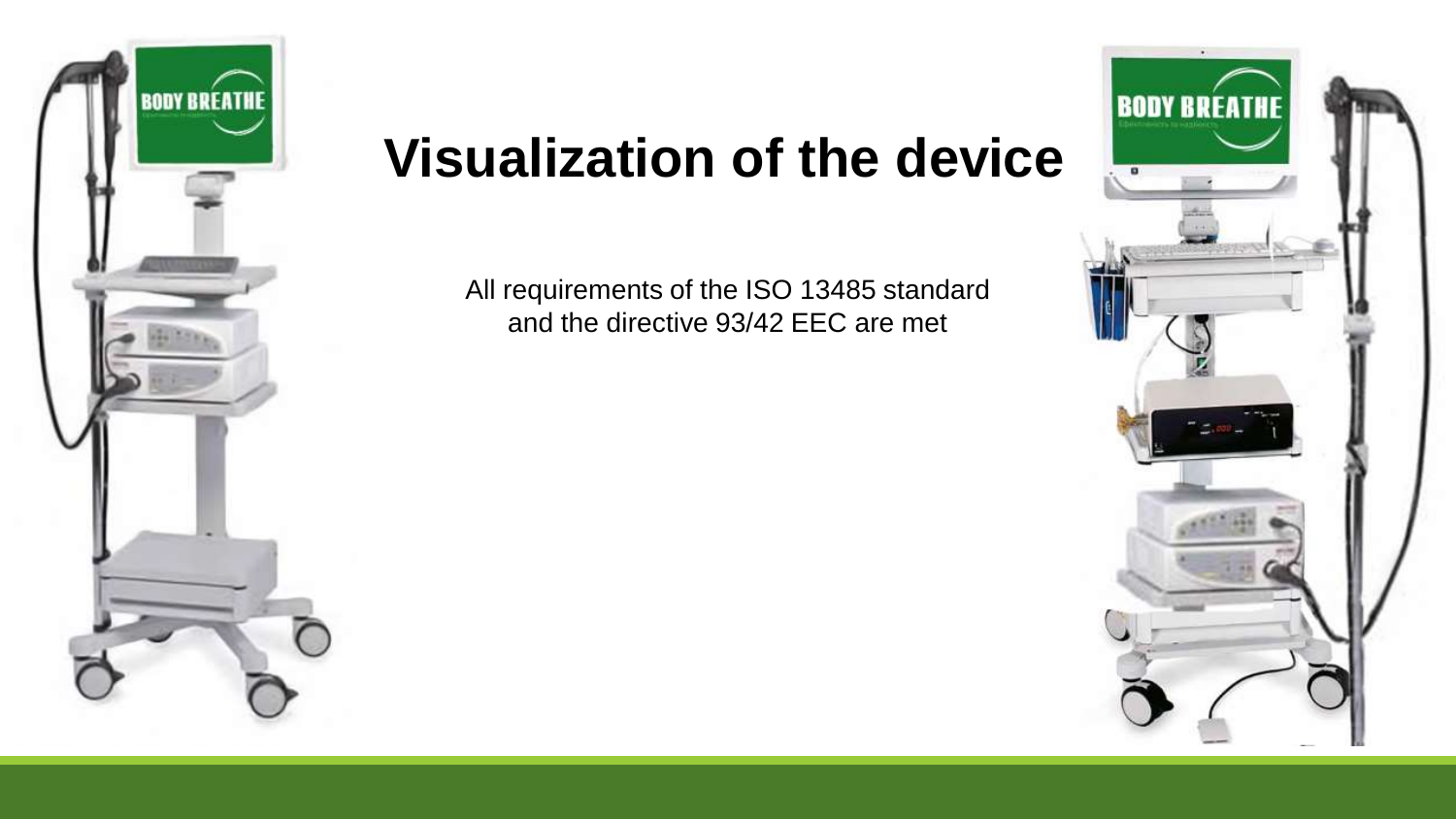

# **Optional accessories**

User workstation equipment (rack and devices for fixing and storing materials and tools)

Quality and reliability. ITD products meet all modern requirements in accordance with ISO 13485. It is distinguished by high quality and reliability.

Development of an individual configuration, taking into account all the requirements for functionality and design.

Options are as comfortable as possible for daily work.

Safety - complies with Directive 93/42 EEC and is manufactured using high quality materials

Maximum system capacity: 50 kg. Maximum shelf / rack capacity: 10 kg

Color: 901 = RAL 5021 aquamarine; 902 = RAL 5013 cobalt blue; 903  $=$  RAL 7035 light gray